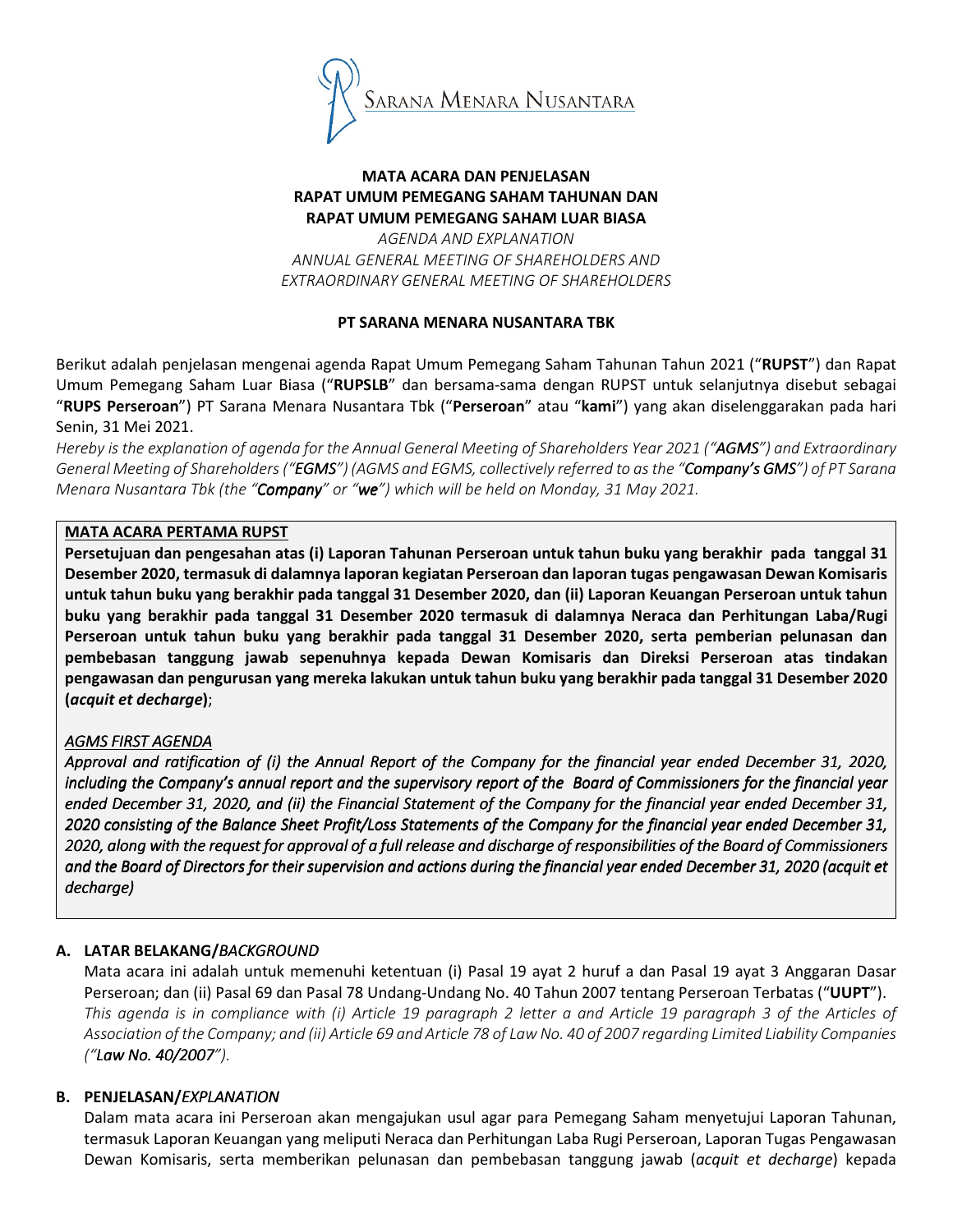anggota Direksi dan Dewan Komisaris Perseroan. Laporan Tahunan Perseroan tahun buku 2020 dapat diunduh dari situs web Perseroan (www.ptsmn.co.id).

During the discussion about this agenda item, the Company will propose that the Shareholders approve the Annual Report, consisting of the Financial Statements, which include the Company's Balance Sheet, and Profit and Loss Statement, the Board of Commissioners' Report on its Supervisory Duties, and grant a release and discharge of liability (acquit et decharge) to all members of the Board of Directors and the Board of Commissioners of the Company. The Company's Annual Report for the financial year 2020 can be downloaded from the Company's website (www.ptsmn.co.id)

### MATA ACARA KEDUA RUPST

Penetapan penggunaan laba bersih Perseroan untuk tahun buku yang berakhir pada tanggal 31 Desember 2020.

## AGMS SECOND AGENDA

Appropriation of the Company's profits for the financial year ended 31 December 2020.

### A. LATAR BELAKANG/BACKGROUND

Mata acara ini adalah untuk memenuhi ketentuan (i) Pasal 19 ayat 2 huruf b dan Pasal 24 Anggaran Dasar Perseroan; dan (ii) Pasal 70 dan Pasal 71 UUPT.

This agenda is in compliance with (i) Article 19 paragraph 2 letter b and Article 24 of the Articles of Association of the Company; and (ii) Article 70 and Article 71 of Law No. 40/2007.

### B. PENJELASAN/EXPLANATION

Sesuai dengan ketentuan (i) Pasal 19 ayat 2 huruf b dan Pasal 24 Anggaran Dasar Perseroan; dan (ii) Pasal 70 dan Pasal 71 UUPT, maka Perseroan akan mengajukan usulan kepada RUPST Perseroan agar RUPST Perseroan memutuskan penggunaan laba bersih Perseroan untuk tahun buku yang berakhir pada tanggal 31 Desember 2020. Penggunaan Laba Bersih Perseroan akan diusulkan untuk disisihkan sebagai dana cadangan, pembagian dividen tunai, dan sisa Laba Bersih yang tidak ditentukan penggunaannya akan dicatat sebagai laba ditahan.

In compliance with (i) Article 19 paragraph 2 letter b and Article 24 of the Articles of Association of the Company; and (ii) Article 70 and Article 71 of Law No. 40/2007, the Company will propose to AGMS to approve the appropriation of the Company's net profit for the year ended on December 31, 2020. The Company will propose the appropriation of the Company's Net Profit, among others, for reserve fund, distribution of cash dividends, and the remaining unappropriated amount of the Net Profit to be recorded as retained earnings.

#### MATA ACARA KETIGA RUPST

Penetapan gaji dan tunjangan bagi anggota Direksi dan gaji atau honorarium dan tunjangan bagi anggota Dewan Komisaris Perseroan untuk tahun buku 2021 serta tantieme bagi anggota Direksi dan Dewan Komisaris untuk tahun buku 2020.

#### **AGMS THIRD AGENDA**

Determination of the remuneration and allowance for members of the Board of Directors and remuneration or honorarium and allowance for members of the Board of Commissioners of the Company for the financial year of 2021 and tantieme for members of the Board of Directors and Board of Commissioner for the financial year of 2020.

#### A. LATAR BELAKANG/BACKGROUND

Mata acara ini adalah untuk memenuhi ketentuan (i) Pasal 11 ayat 6 dan Pasal 14 ayat 6 Anggaran Dasar Perseroan; dan (ii) Pasal 96 dan Pasal 113 UUPT.

This agenda is in compliance with (i) Article 11 paragraph 6 and Article 14 paragraph 6 of the Articles of Association of the Company; and (ii) Article 96 and Article 113 of Law No. 40/2007.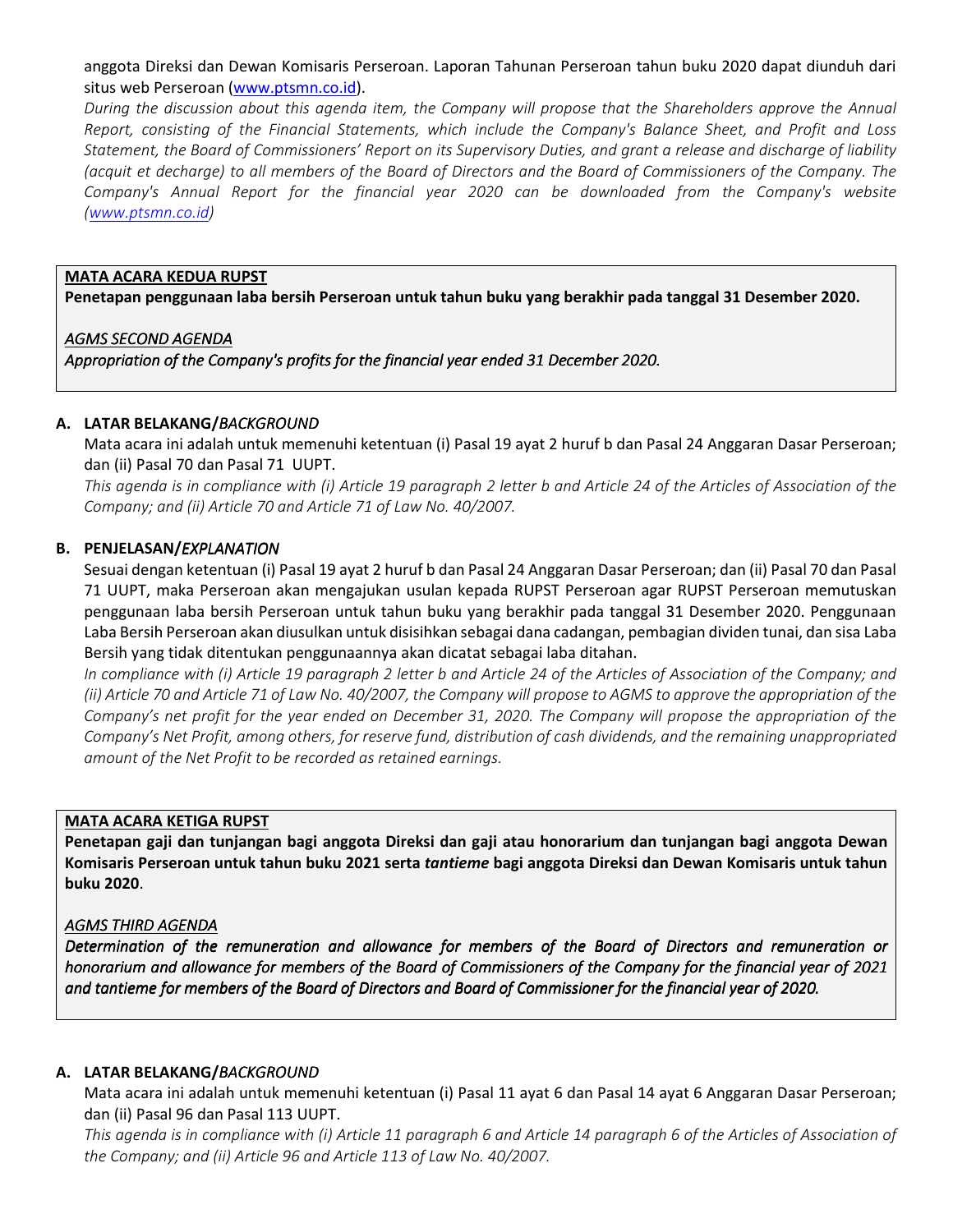### B. PENJELASAN/EXPLANATION

Dalam rangka menetapkan remunerasi anggota Direksi dan Dewan Komisaris kami tahun ini, terhitung sejak penutupan RUPST hari ini sampai dengan penutupan RUPST tahun depan, Perseroan mengusulkan agar para pemegang saham mendelegasikan penetapan akhir mengenai remunerasi tersebut kepada pemegang saham pengendali Perseroan, yaitu PT Sapta Adhikari Investama. Pemegang saham pengendali Perseroan akan menetapkan remunerasi tersebut dengan dengan mempertimbangkan usulan dari Dewan Komisaris dan Komite Remunerasi dan Nominasi Perseroan, untuk menetapkan gaji dan tunjangan bagi anggota Direksi dan gaji atau honorarium dan tunjangan bagi anggota Dewan Komisaris Perseroan untuk tahun buku 2021 serta tantieme bagi anggota Direksi dan Dewan Komisaris untuk tahun buku 2020. Total remunerasi untuk tahun mendatang akan didasarkan pada, antara lain, nilai inflasi Indonesia di tahun 2020, yang dikeluarkan oleh Biro Pusat Statistik (BPS) Indonesia, remunerasi yang berlaku untuk posisi yang serupa dalam lingkungan industri Perseroan, serta tugas dan tanggung jawab anggota Direksi dan Dewan Komisaris sehubungan dengan kinerja Perseroan.

In order to determine the salaries of the members of our Board of Directors and Board of Commissioners this year, effective from the closing of today's AGMS up to the closing of next year's AGMS, the Company is proposing that shareholders delegate the final determination of compensation to the Company's controlling shareholder i.e., PT Sapta Adhikari Investama. The controlling shareholder of the Company will determine such remuneration by taking into consideration the proposal from the Board of Commissioners and the Remuneration and Nomination Committee's recommendation, to determine the remuneration and allowance for members of the Board of Directors and remuneration or honorarium and allowance for members of the Board of Commissioners of the Company for the financial year of 2021 and tantieme for members of the Board of Directors and Board of Commissioner for the financial year of 2020. The total remuneration for the coming year will be based on, among other things, the Indonesian inflation rate in 2020, as measured by the Indonesia Bureau of Statistics (BPS), the applicable remuneration for similar positions within the Company's industry, and the duties and responsibilities of the members of the Board in connection with the Company's performance.

## MATA ACARA KEEMPAT RUPST

Penunjukan Kantor Akuntan Publik Terdaftar (termasuk Akuntan Publik Terdaftar yang tergabung dalam Kantor Akuntan Publik Terdaftar) untuk melakukan audit atas buku-buku Perseroan untuk tahun buku yang berakhir pada tanggal 31 Desember 2021.

## **AGMS FOURTH AGENDA**

Appointment of the Registered Public Accounting Firm (including the Registered Public Accountant practicing through such Registered Public Accounting Firm) to audit the Company's books and accounts for the financial year ended 31 December 2021.

## A. LATAR BELAKANG/BACKGROUND

Mata acara ini adalah untuk memenuhi ketentuan (i) Pasal 17 dan Pasal 19 ayat 2 huruf c Anggaran Dasar Perseroan; (ii) Pasal 68 UUPT; (iii) Pasal 36A Peraturan Otoritas Jasa Keuangan No. 10/POJK.04/2017 tentang Perubahan atas Peraturan Otoritas Jasa Keuangan No. 32/POJK.04/2014 tentang Rencana dan Penyelenggaraan Rapat Umum Pemegang Saham Perusahaan Terbuka; dan (iv) Pasal 13 ayat 1 Peraturan Otoritas Jasa Keuangan No. 13/POJK.3/2017 tentang Penggunaan Jasa Akuntan Publik dan Kantor Akuntan Publik dalam Kegiatan Jasa Keuangan.

This agenda is made to comply with (i) Article 17 and Article 19 paragraph 2 letter c of the Articles of Association of the Company; (ii) Article 68 of Law No. 40/2007; and (iii) Article 36A of OJK Regulation No. 10/POJK.04/2017 regarding an Amendment to Regulation No.32/POJK.04/2014 on General Meetings of Shareholders of Public Companies and (iv) Article 13 paragraph 1 of OJK Regulation No. 13/POJK.3/2017 on the Use of Public Accountant and Public Accountant Office in the Financial Services Activities.

## B. PENJELASAN/EXPLANATION

Dalam mata acara ini Perseroan akan mengajukan usul kepada RUPST Perseroan agar RUPST Perseroan memutuskan memberi kuasa dan wewenang kepada Dewan Komisaris Perseroan untuk menunjuk (termasuk menetapkan besarnya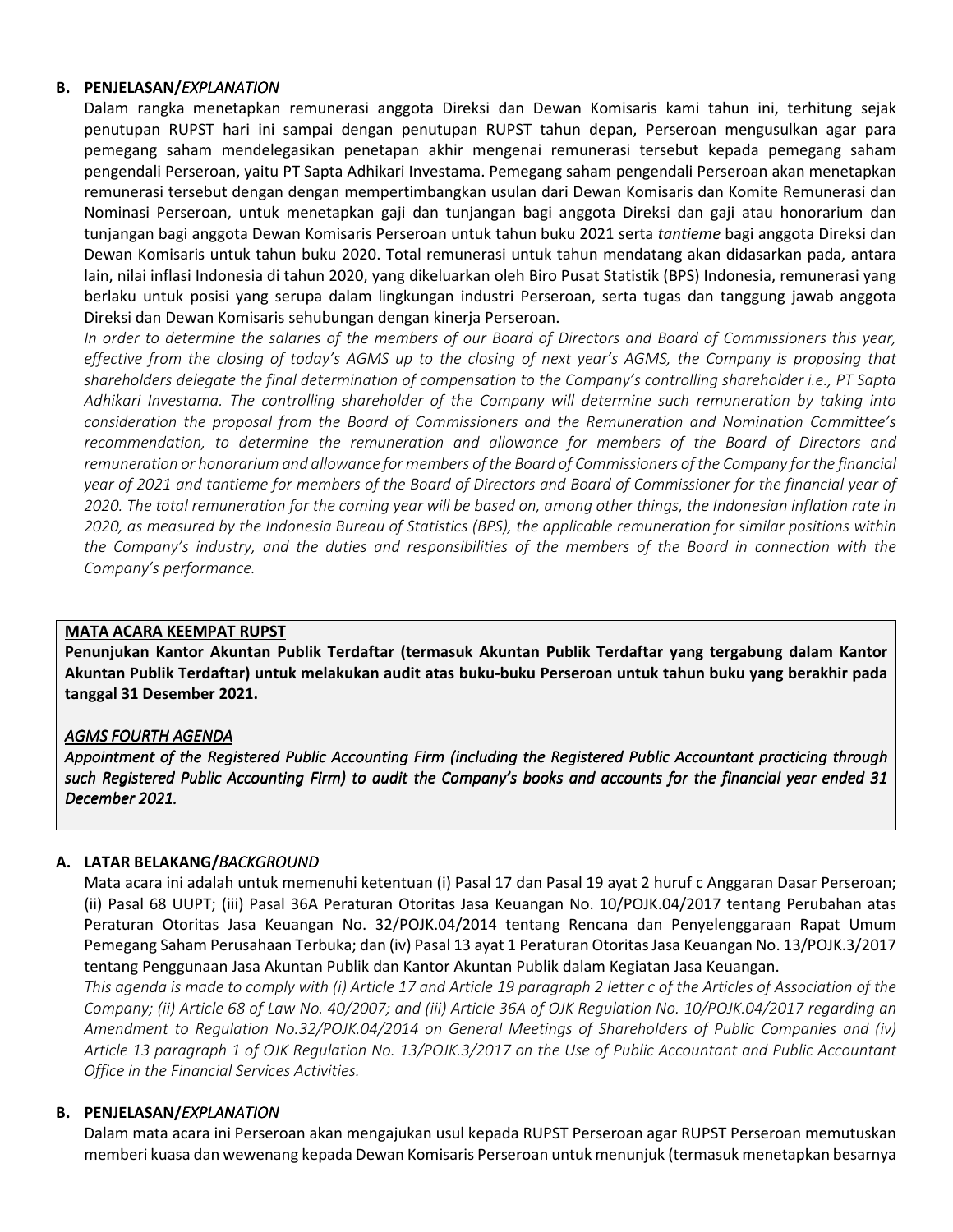honorarium dan syarat lainnya) Kantor Akuntan Publik Terdaftar yang mempunyai reputasi internasional (termasuk Akuntan Publik Terdaftar yang tergabung dalam Kantor Akuntan Publik Terdaftar tersebut) yang akan mengaudit buku-buku Perseroan untuk tahun buku yang berakhir pada tanggal 31 Desember 2021 dengan memperhatikan rekomendasi Komite Audit dan peraturan perundang-undangan yang berlaku di Indonesia, termasuk, antara lain peraturan-peraturan dalam bidang Pasar Modal.

The Company will propose to the AGMS to grant the power and authority to the Company's Board of Commissioners to appoint, to fix the amount of fees, and to determine other requirements, of the Registered Public Accounting Firm having international reputation (including the Registered Public Accountants belonging to that Registered Public Accounting Firm) which will audit the Company's Consolidated Financial Statements for the financial year ended on December 31, 2021 with due observance of recommendation from the Audit Committee and the prevailing laws and regulations in Indonesia, including, among others, Capital Markets regulations.

## MATA ACARA KELIMA RUPST

Pemberian kuasa dan wewenang kepada Direksi untuk membayar dividen interim/sementara untuk tahun buku yang berakhir pada tanggal 31 Desember 2021.

### AGMS FIFTH AGENDA

Grant of powers and authority to the Board of Directors to pay interim dividends for the financial year ended 31 December 2021.

### A. LATAR BELAKANG/BACKGROUND

Mata acara ini adalah untuk memenuhi ketentuan (i) Pasal 19 ayat 2 huruf b dan Pasal 24 Anggaran Dasar Perseroan; dan (ii) Pasal 71 – Pasal 72 UUPT.

This agenda item is in compliance with (i) Article 19 paragraph 2 letter b and Article 24 of the Articles of Association of the Company; and (ii) Article  $71 - 72$  of Law No. 40/2007

## B. PENJELASAN/EXPLANATION

Dalam mata acara ini Perseroan akan mengajukan usul kepada RUPST untuk memberi kuasa dan wewenang kepada Direksi Perseroan dengan persetujuan Dewan Komisaris Perseroan, untuk, jika memungkinkan dan dengan tetap mengingat kondisi keuangan Perseroan, menetapkan dan membayarkan dividen sementara/interim untuk tahun buku 2021.

During the discussion about this agenda item, the Company will propose that the AGMS grant powers and authority to the Board of Directors of the Company, subject to the approval of the Board of Commissioners of the Company, if the Company's financial condition permits, to stipulate and pay interim dividends/the dividends for the financial year 2021.

#### MATA ACARA KEENAM RUPST

Perubahan dan pengangkatan kembali susunan Direksi dan/atau Dewan Komisaris.

#### AGMS SIXTH AGENDA

Changes and re-appointment of members of the Board of Directors and/or Board of Commissioners of the Company.

#### A. LATAR BELAKANG/BACKGROUND

Mata acara ini adalah untuk memenuhi ketentuan (i) Pasal 11 ayat 5 Anggaran Dasar Perseroan; (ii) Pasal 14 ayat 5 Anggaran Dasar Perseroan, dan (ii) Pasal 94 ayat (1) dan Pasal 111 ayat (1) UUPT, serta dengan memperhatikan ketentuan Peraturan Otoritas Jasa Keuangan ("OJK") No. 33/POJK.04/2014 tanggal 8 Desember 2014 tentang Direksi dan Dewan Komisaris Emiten atau Perusahaan Publik dan anjuran dari Komite Nominasi dan Remunerasi Perseroan This agenda is in compliance with (i) Article 11 paragraph 5 and Article 14 paragraph 5 of the Articles of Association of the Company; and (ii) Article 94 paragraph 1 and Article 111 paragraph 1 of Law No. 40/2007, and the Financial Services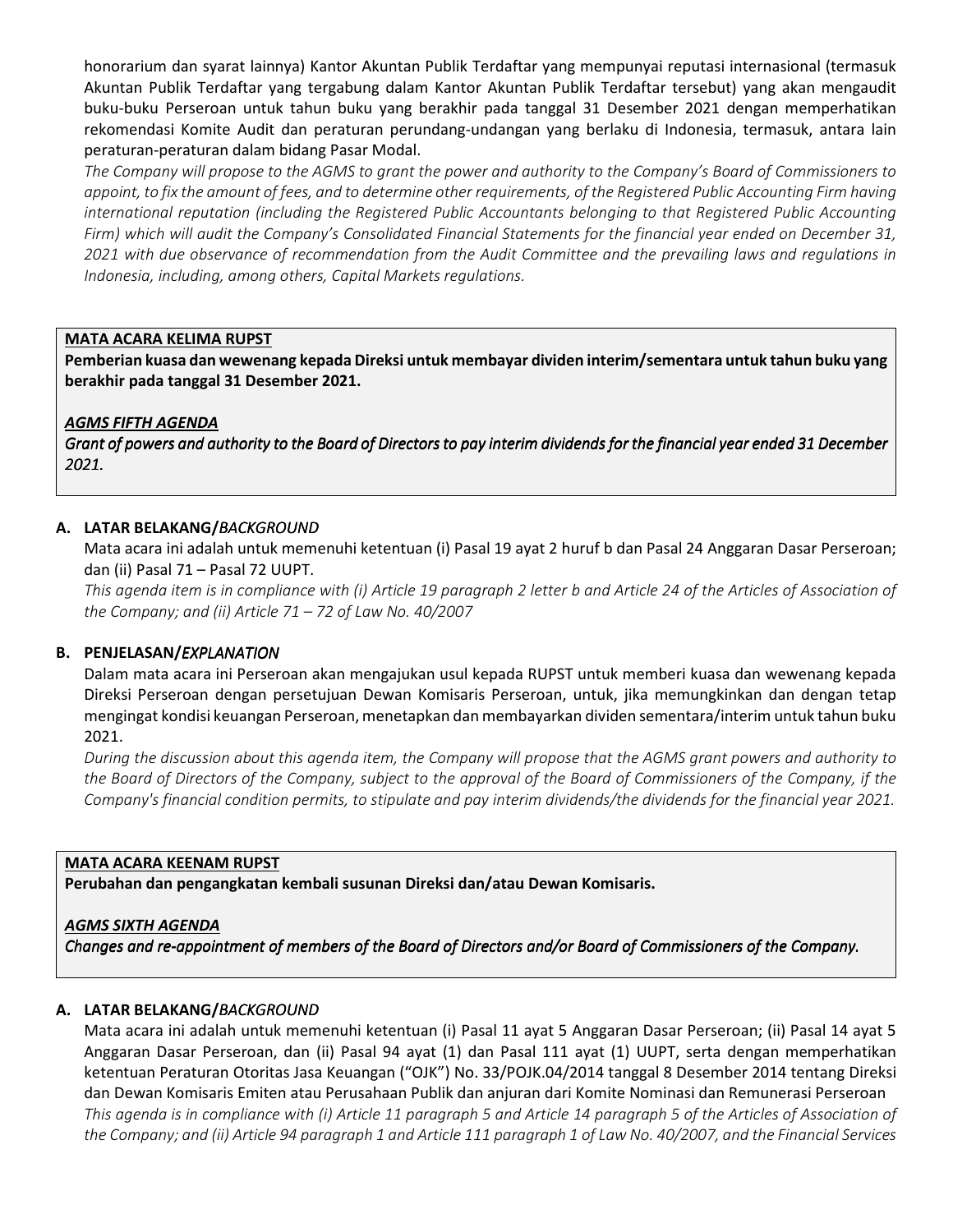Authority ("OJK") Regulation No. 33/POJK.04/2014 regarding the Board of Directors and the Board of Commissioners of Public Companies and the suggestions from the Remuneration and Nomination Committee.

# **B. PENJELASAN/EXPLANATION**

Sehubungan dengan berakhirnya masa jabatan Direksi dan Dewan Komisaris Perseroan pada saat penutupan RUPST 2021, dalam mata acara ini Perseroan akan meminta persetujuan RUPST Perseroan untuk penunjukkan anggota Direksi dan Dewan Komisaris Perseroan dengan susunan sebagai berikut:

In relation to the ending of the Company's Board of Directors and Board of Commissioners tenure at the closing of the 2021 AGMS, the Company asks the approval from AGMS to appoint the members of the Board of Directors and Board of Commissioners of the Company with the following composition:

## Direksi/Board of Directors

| Direktur Utama/President Director            | : Ferdinandus Aming Santoso |
|----------------------------------------------|-----------------------------|
| Wakil Direktus Utama/Vice President Director | : Adam Gifari               |
| Wakil Direktur Utama/Vice President Director | : Stephen Duffus Weiss      |
| Direktur/Director                            | : Eko Santoso Hadiprodjo    |
| Direktur/Director                            | : Indra Gunawan             |
| Direktur/Director                            | : Eugene Keith Galbraith    |
| Direktur/Director                            | : Anita Anwar               |
|                                              |                             |

### Dewan Komisaris/Board of Commissioners

| Komisaris Utama/President Commissioner        | : Tonny Kusnadi      |
|-----------------------------------------------|----------------------|
| Komisaris/Commissioner                        | : Ario Wibisono      |
| Komisaris/Commissioner                        | : Kenny Harjo        |
| Komisaris Independen/Independent Commissioner | : Kusmayanto Kadiman |
| Komisaris Independen/Independent Commissioner | : Mirza Adityaswara  |

Profil masing-masing angota Direksi dan Dewan Komisaris dapat diunduh dari situs web Perseroan: www.ptsmn.co.id (Rapat Umum Pemegang Saham – Panggilan).

Each profile of the Board of Directors and Board of Commissioners members can be downloaded from the Company's website www.ptsmn.co.id (General Meeting of Shareholders - Summon)

## MATA ACARA PERTAMA RUPSLB

Persetujuan perubahan dan pernyataan kembali Anggaran Dasar Perseroan guna menyesuaikan ketentuan yang berlaku khususnya Peraturan Otoritas Jasa Keuangan.

## **EGMS FIRST AGENDA**

Approval on amendment and restatement of the Company's Articles of Associations in compliance with the prevailing regulations specifically Financial Services Authority Regulation.

## A. LATAR BELAKANG/BACKGROUND

Peraturan Otoritas Jasa Keuangan (i) Nomor 32/POJK.04/2015 tentang Penambahan Modal Perusahaan Terbuka Dengan Memberikan Hak Memesan Efek Terlebih Dahulu ("POJK 32/2015) sebagaimana diubah dengan Nomor 14/POJK.04/2019 tentang perubahan atas POJK 32/2015 ("POJK 14/2019") (ii) Nomor 15/POJK.04/2020 tentang Rencana dan Penyelenggaraan Rapat Umum Pemegang Saham Perusahaan Terbuka ("POJK 15/2020"); dan (iii) Nomor 16/POJK.04/2020 tentang Pelaksanaan Rapat Umum Pemegang Saham Perusahaan Terbuka Secara Elektronik ("POJK 16/2020");

Financial Service Authority Rule (i) Number 32/POJK.04/2015 on Increase of Capital for Public Companies with Rights Issue ("POJK 32/2015") as amended with Number 14/POJK.04/2019 on the amendment of the POJK 32/2015 ("POJK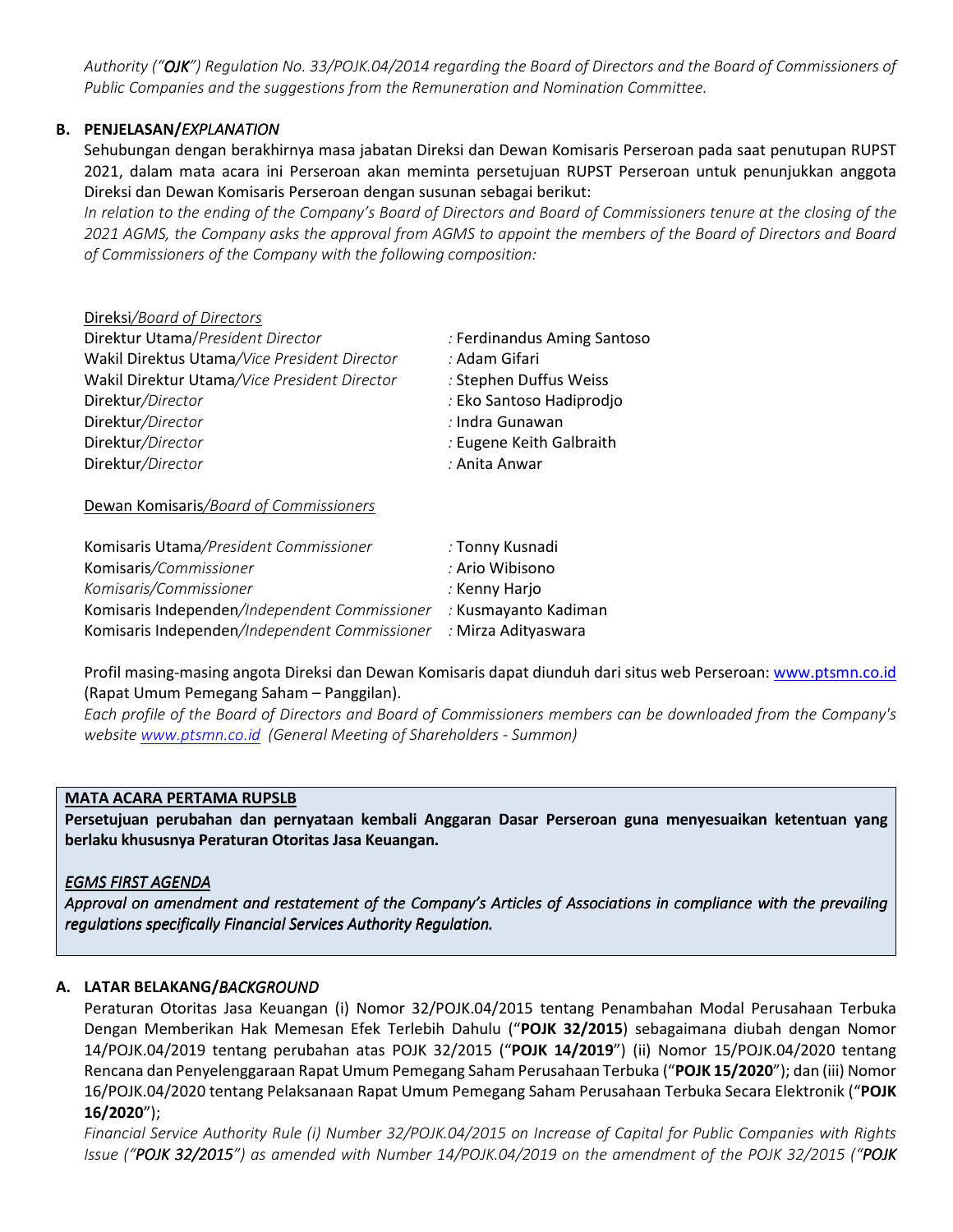14/2019") (ii) Number 15/POJK.04/2020 on Plan and Procedures for General Meeting of Shareholders of Public Companies ("POJK 15/2020"); and (iii) Number 16/POJK.04/2020 on Implementation of Electronic General meeting of Shareholders of Public Company ("POJK 16/2020")

# B. PENJELASAN/EXPLANATION

Dalam mata acara ini Perseroan akan meminta persetujuan kepada para RUPSLB untuk merubah dan menyatakan kembali Anggaran Dasar Perseroan guna menyesuaikan ketentuan POJK 14/2019, POJK 15/2020 dan POJK 16/2020. Pasal-pasal Anggaran Dasar yang akan dirubah dan disesuaikan adalah Pasal 4 tentang Modal, Pasal 18 tentang Rapat Umum Pemegang Saham, Pasal 19 tentang Rapat Umum Pemegang Saham Tahunan, Pasal 21 tentang Tempat, Pemberitahuan, Pengumuman, dan Pemanggilan Rapat Umum Pemegang Saham, Pasal 22 tentang Pimpinan, Risalah dan Ringkasan Rapat Umum Pemegang Saham dan Pasal 23 Kuorum, Hak Suara dan Keputusan. Matriks perubahan pasal-pasal tersebut di atas dapat diunduh dari situs web Perseroan: www.ptsmn.co.id (Rapat Umum Pemegang Saham – Panggilan).

In this agenda, the Company asks the approval from EGMS to amend and restate the Company's Articles of Association in compliance with the provisions under POJK 14/2019, POJK 15/2020 and POJK 16/2020. The articles that will be amended and adjusted are namely Article 4 on Capital, Article 18 on General Meeting of Shareholders, Article 19 on Annual General Meeting of Shareholders, Article 21 on Place, Notification, Announcement and Summon of the General Meeting of Shareholders, Article 22 on Chairman, Minutes and Summary of the General Meeting of Shareholders and Article 23 on the Quorum, Voting Right and Decision. Matrix of the amendment of such articles mentioned above can be downloaded from the Company's website (www.ptsmn.co.id)

## MATA ACARA KEDUA RUPSLB

Persetujuan Pembentukan Program Kepemilikan Saham Manajemen dan Karyawan (Management and Employee Stock Ownership Program).

### **EGMS SECOND AGENDA**

Approval on Management and Employee Stock Ownership Program

## LATAR BELAKANG DAN PENJELASAN/BACKGROUND AND EXPLANATION

Sehubungan dengan program pembelian kembali saham Perseroan yang dilakukan berdasarkan persetujuan dari (i) Rapat Umum Pemegang Saham Luar Biasa pada tanggal 10 Agustus 2018 dan (ii) Rapat Umum Pemegang Saham Luar Biasa pada tanggal 5 Mei 2020 ("Program Pembelian Kembali Saham"), jumlah saham treasuri yang dimiliki oleh Perseroan dari Program Pembelian Kembali Saham sampai dengan tanggal 30 April 2021 adalah sebanyak 1.190.457.400 yang mewakili 2,3336% dari seluruh modal ditempatkan dan disetor Perseroan. Merujuk kepada ketentuan Peraturan Otoritas Jasa Keuangan No. 30/POJK.04/2017 tentang Pembelian Kembali Saham Yang Dikeluarkan Oleh Perusahaan Terbuka ("POJK No. 30/2017"), saham yang diperoleh Perseroan dari pelaksanaan Program Pembelian Kembali Saham dapat dialihkan oleh Perseroan dengan cara antara lain; melalui pelaksanaan program program kepemilikan saham oleh karyawan dan/atau anggota direksi dan dewan komisaris (manajemen). Perseroan dengan ini memberitahukan kepada para pemegang saham Perseroan bahwa Perseroan bermaksud untuk mengalihkan sebagian saham yang diperoleh Perseroan dari pelaksanaan Program Pembelian Kembali Saham melalui Program Kepemilkan Saham Perseroan oleh Manajemen dan Karyawan (Management and Employee Stock Ownership Program) ("Program MESOP"). Program MESOP adalah program penawaran kepada karyawan, anggota Direksi dan/atau anggota Komisaris Perseroan dan/atau anak perusahaan Perseroan yang memenuhi persyaratan untuk ikut serta memiliki saham Perseroan ("Peserta Program"). Program MESOP akan dilakukan melalui pengalihan sebagian saham treasuri yang diperoleh dari Program Pembelian Kembali Saham oleh Perseroan. Oleh karena itu, pelaksanaan Program MESOP ini tidak menimbulkan dampak dilusi kepada pemegang saham atas kepemilikan saham mereka dalam Perseroan, dikarenakan saham-saham yang akan dimasukan ke dalam Program MESOP bukan merupakan saham baru yang akan dikeluarkan dari portepel Perseroan. Jumlah ataupun besaran saham treasuri yang akan dimasukan ke dalam Program MESOP ini, akan ditentukan kemudian oleh Direksi Perseroan setelah berkonsultasi terlebih dahulu dengan PT Sapta Adhikari Investama selaku pemegang saham pengendali Perseroan dengan mempertimbangkan usulan dan/atau masukkan yang diterima Direksi dari Komite Nominasi dan Remunerasi Perseroan